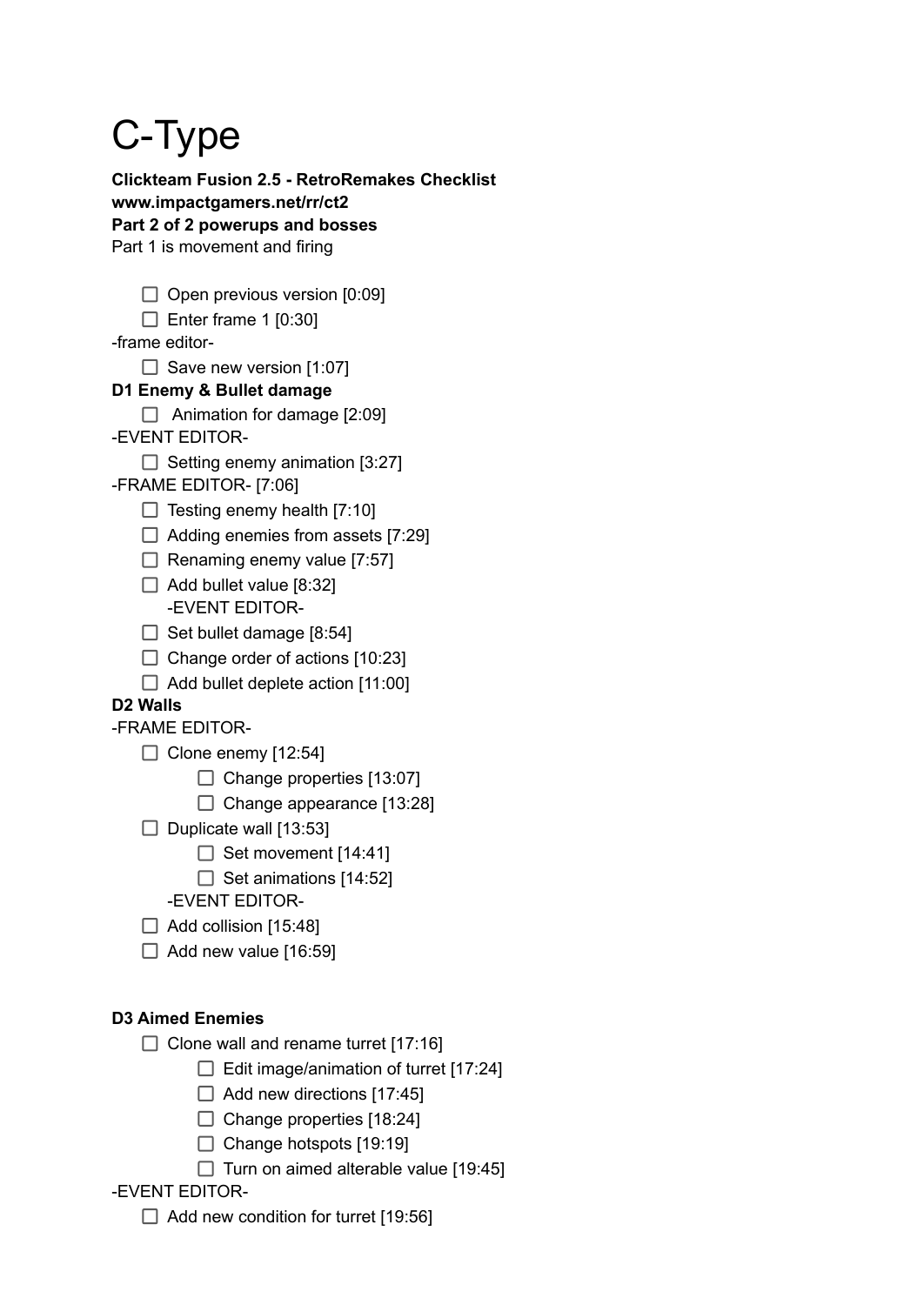- $\Box$  Add turrets aim event [20:49]
- $\Box$  Adding second aim event [21:13]
- $\Box$  Adjusting speed properties [22:13]
- $\Box$  Add more turrets [22:17]

#### **D4 The Boss**

- $\Box$  Adding the boss object/rename/add image [23:14]
- $\Box$  Adding turrets to boss [24:02] -EVENT EDITOR-
- $\Box$  Adding new condition [24:25]

#### **E1 Adding Items**

- -FRAME EDITOR-
- $\Box$  Insert new object for item [25:19]
	- $\Box$  Change alterable value [25:34]
	- $\Box$  Import animation [25:47]
	- -EVENT EDITOR-
- $\Box$  Add new condition [26:07]
	- -FRAME EDITOR-
- $\Box$  Clone collect item [27:49]
	- $\Box$  Rename new objects [28:01]
	- $\Box$  Delete unneeded frames[28:24]
	- $\Box$  Position objects around player ship [29:04]
	- -EVENT EDITOR-
- $\Box$  Add event for item's positions [29:17] -FRAME EDITOR-
- $\Box$  Insert new object for item bullet [30:26]

#### **E2 Items Use**

- -EVENT EDITOR-
- $\Box$  Insert new group of events [31:04]
	- $\Box$  New condition for item's to fire [31:12]
	- $\Box$  New condition for 2nd item's fire [32:40]
	- $\Box$  New condition for 3rd item's fire [33:15]
- $\Box$  Add condition for bullet and enemy collision [34:07]
- $\Box$  New condition for bullet collides with backdrop [34:30]

## **E3 Activating and losing items**

-FRAME EDITOR-

- $\Box$  Turn off visible at start [35:32] -EVENT EDITOR-
- $\Box$  Insert condition for shooting when visible [35:56]
- $\Box$  Collecting the power up items [36:34]
- $\Box$  Destroying power up [38:10]
- $\Box$  Making collision only when visible [39:52]